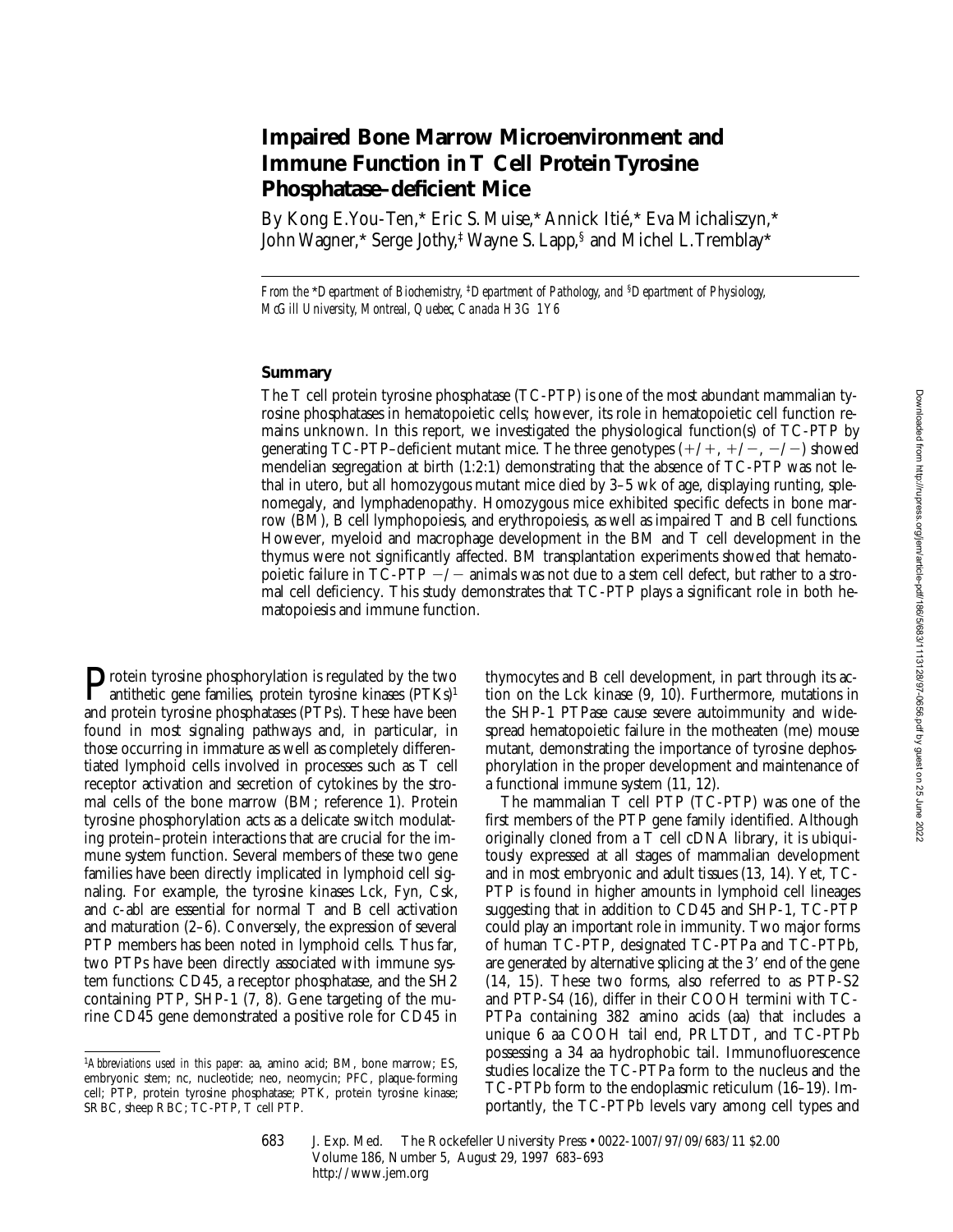mammalian species, and it is generally the least abundant of the two forms where it represents a fraction of TC-PTP message in mice (14) and in rats and humans (16).

Expression of TC-PTPb in baby hamster kidney cells demonstrated that it is associated with the particulate cellular fraction, and is inactive in an in vitro assay unless it is first subjected to limited trypsinization (20). These results were further substantiated by the work of Zander et al. (21) who reported on the differential enzymatic activities and substrate specificities of the full-length and truncated forms of the TC-PTPb enzyme in which the COOH-terminal hydrophobic region is deleted. A recent report by Kamatkar et al. (16) also supported these studies and, in addition, showed that only the TC-PTPa form can bind nonspecifically to DNA in vitro. Thus, the hydrophobic COOH-terminal portion of human TC-PTP appears to regulate substrate specificity, enzymatic activity, and subcellular localization. Tillman et al. showed that the steady state levels of murine TC-PTPa messenger RNA fluctuate in a cell cycle–specific manner, with levels remaining low in all stages of the cell cycle except in late G1 where expression increases (18). In support of a function for TC-PTP in the cell cycle, Gould et al. demonstrated that human TC-PTPb can complement, at the nonpermissive temperature, a thermosensititve mutant of the dual-specific PTP p80cdc25 in *Schizosaccharomyces pombe* (22).

Since the physiological substrate(s) of either form of TC-PTP remains unknown and given the potential artefactual phenotypes caused by dephosphorylation of nonspecific substrates in transfected cells, we generated null mutant mice for TC-PTP using gene targeting technology in an attempt to further characterize its function in vivo. All homozygous null TC-PTP mutant animals appeared normal for the first 2 wk, exibited severe weight loss after those 2 wk, and died by 5 wk after birth. Examination of lymphoid-derived cells indicated that TC-PTP–deficient mice displayed deficient T and B cell proliferative responses and a defect in B cell ontogeny and erythroid development in the BM. In addition, BM transfer studies demonstrated that the failure of hematopoiesis was not due to stem cell dysfunction, but rather to an inability of stromal cells to support normal hematopoiesis.

### **Materials and Methods**

*Genomic Library Screening and DNA Probe Preparation.* A  $\lambda$  DASH II<sup>™</sup> (Stratagene Corp., La Jolla, CA) phage genomic library derived from 129/sv mouse female kidney DNA (a gift of Dr. Janet Rossant, Mt. Sinai Hospital, Toronto, Canada) was screened using plaque hybridization techniques as previously described (23) and a 32P-labeled TC-PTP cDNA as probe. Plasmid DNA was prepared by alkali lysis and polyethylene glycol precipitation as previously described (24). DNA probes used in library screening, phage DNA mapping, and Southern and Northern hybridization analyses were obtained by restriction enzyme digestion of plasmid DNA followed by agarose gel electrophoresis and Geneclean<sup>TM</sup> (BIO/101, Vista, CA) purification of the excised DNA fragments. The DNA fragments were labeled with  $\alpha$ -[32P]dCTP (New England Nuclear, Boston, MA) using random primers and T7 DNA polymerase (T7 Quick-Prime™; Pharmacia, Piscataway,

NJ). Removal of unincorporated nucleotides was achieved by Sephadex<sup>™</sup> G-50 (Pharmacia) spin chromatography.

*Phage Mapping and Targeting Vector Construction.* The intron/exon boundaries of genomic clones were determined by Southern mapping and DNA sequencing. Dideoxy sequencing reactions were performed using  $\alpha$ -[<sup>35</sup>S]dATP (New England Nuclear) and Sequenase<sup>™</sup> version 2.0 (Amersham Corp., Arlington Heights, IL) as stated in the manufacturer's instructions. The TC-PTP targeting construct as shown in Fig. 1 *A* was generated by subcloning, into pBluescript<sup>TM</sup> II KS(+) (Stratagene Corp.), the neomycin (neo) resistance gene cassette flanked by TC-PTP genomic sequences. pMC1neoPolyA (Stratagene Corp.) contains a 1-kb cassette with the neomycin resistance gene under the control of the Herpes simplex thymidine kinase gene promoter. The plasmid was digested with XhoI, the overhangs were blunt ended with deoxyribonucleotides (Pharmacia) and the Klenow fragment of DNA polymerase I (New England Biolabs, Beverly, MA), and then digested with HindIII. The 1.1-kb fragment was gel purified and ligated using T4 DNA ligase (New England Biolabs) to  $pBluescriptTM$  II  $KS(+)$  that had been digested with PstI, rendered blunt ended as described above, and digested with HindIII, generating the plasmid BSNEO.

A 3.1-kb genomic (NotI)/ScaI fragment, corresponding to the 3' end of an intron and the first 29 bp of the exon corresponding to nucleotide (nc) 226–328 and aa 54–63 in TC-PTP cDNA, was gel purified and ligated to NotI/SmaI-digested BSNEO as described above, generating the plasmid BSNEOA. The NotI site is from the polylinker sequence of the plasmid which contained subcloned genomic sequences. A 2.5-kb genomic HindIII fragment that included two exons (nc 429–771, aa 121–235 including the IHCSAGI domain in TC-PTP cDNA) was gel purified, rendered blunt ended, and ligated to XhoI/blunt ended BSNEOA, generating the final TC-PTP–targeting construct. The construct DNA was prepared by alkali lysis and polyethylene glycol precipitation as previously described (24) and linearized with NotI before electroporation.

*Embryonic Stem Cells, Electroporation, and Selection.* Techniques used were essentially as described elsewhere (25, 26). In brief, the 129/sv embryonic stem (ES) cell line J1 (27) was expanded on mitomycin C (10  $\mu$ g/ml)–treated mouse embryonic (BALB/c) fibroblasts (28). DMEM (28) was supplemented with leukemia inhibitory factor at 1,000 U/ml (ESGRO; GIBCO BRL, Gaithersburg, MD). Trypsinized cells  $(1-2 \times 10^7)$  were washed and resuspended in 1 ml of  $1\times$  PBS, mixed with 50  $\mu$ g of linearized plasmid DNA, and electroporated using a gene pulser (240 V, 500 mF; Bio Rad Labs., Hercules, CA). After electroporation, ES cells were plated at a density of  $1.5-3 \times 10^5$  cells/60-mm plate on BALB/c-NEOr feeders, and 24 h later, selection was applied with DMEM containing G418 (400  $\mu$ g/ml powder; GIBCO BRL). 10–12 d after transfection, individual colonies were transferred to 96-well plates, expanded for freezing, and DNA extraction as described elsewhere (28).

*Generation of Chimeric and Heterozygous Mice.* BALB/c blastocysts were injected with 10–15 heterozygously targeted ES cells and transferred into appropriate foster mothers. Chimeric males were mated with normal BALB/c females, and genotyping of heterozygous animals was performed by Southern blot analysis.

*Southern Blotting Analysis of ES Cell and Mouse Genomic DNA.* DNA from individual ES cell colonies grown in 96-well plates and genomic DNA (10–50  $\mu$ g) isolated from mouse tails or from cells of the LN, thymus, or spleen were digested to completion with 20 U of NdeI and analyzed by Southern blotting as previously described (24). Following UV cross-linking, the membrane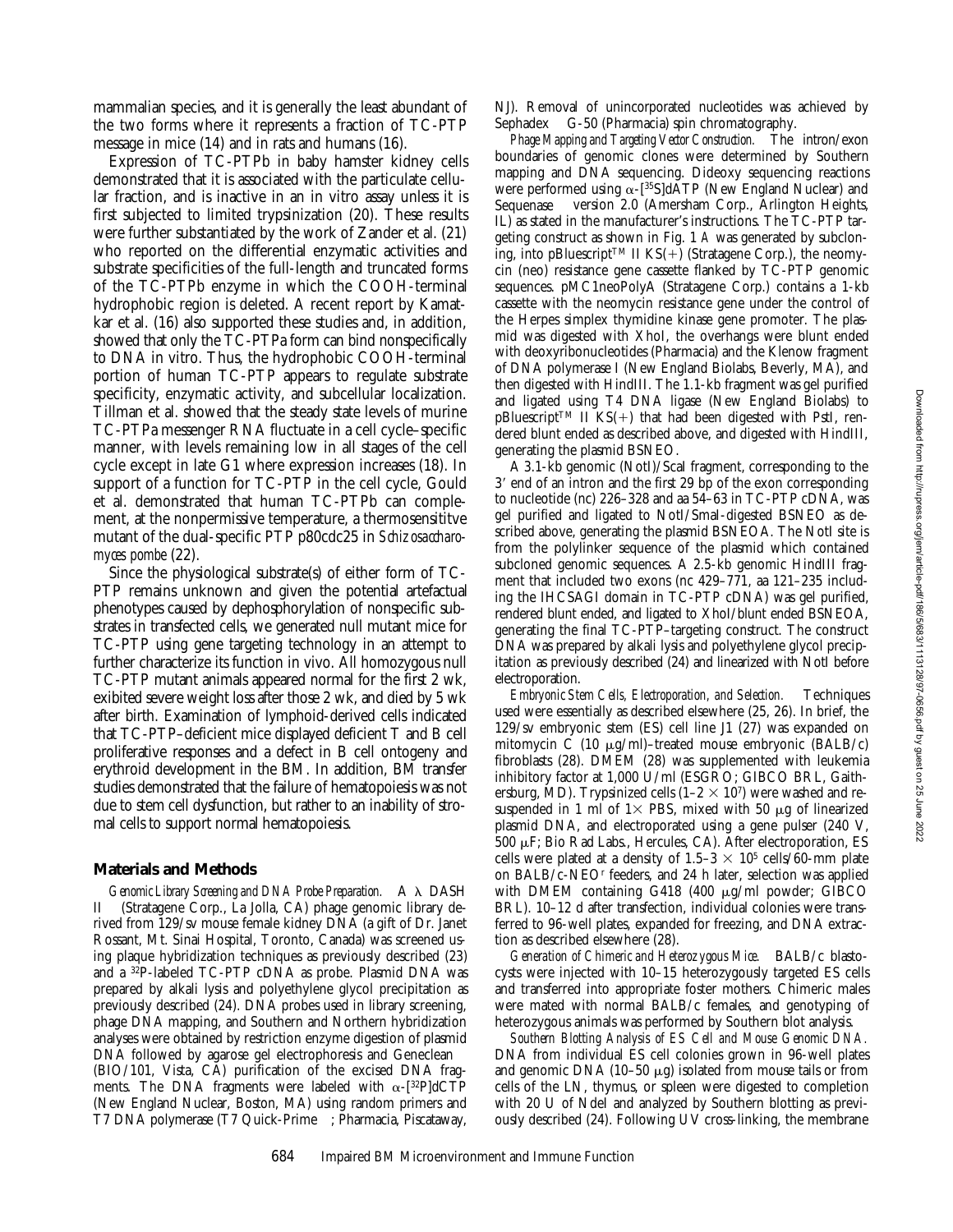was prehybridized and hybridized in hybridization solution (0.5 M NaH2PO4, pH 7.0, 1 mM EDTA, 7% SDS, 0.5% BSA; reference 29) in the presence of a 32P-labeled probe lying outside of the targeting vector but present in a novel restriction fragment length polymorphism (probe A, Fig. 1 *A*). Membranes were washed at 65°C in  $2 \times$  SSC/0.1%SDS for 30 min (twice) and in 0.2 $\times$  SSC/ 0.1% SDS for 30 min (twice), and were exposed to x-ray film (XAR-5; Kodak, Rochester, NY) with intensifying screens at  $-80^{\circ}$ C for several days.

*Northern Blotting Analysis.* RNA for northern analysis was extracted from wild-type (wt) and  $TC-PTP$   $-/-$  spleen using the TRIzolTM reagent (GIBCO BRL) as previously described (30).  $30 \mu$ g of total RNA was electrophoresed on a 1% agarose gel containing formaldehyde (24). The gel was capillary transferred onto nylon membrane (Hybond-N+TM, Amersham Corp.). A 32P-labeled DNA fragment corresponding to the entire cDNA of TC-PTP was used as a probe. Hybridization and washing conditions were performed as described for Southern analysis. After exposure, the membrane was stripped  $(0.5\%$  SDS at  $100^{\circ}$ C for 20 min, twice) and reprobed with a [32P] cDNA fragment derived from rat glyceraldehyde 3-phosphate dehydrogenase gene which served as a loading control (31).

*Western Blotting Analysis.* Spleen samples from wt or TC- $PTP$   $-/-$  mice were prepared in lysis buffer (50 mM Tris-HCl, pH 7.4, 150 mM NaCl, 0.1% SDS, 0.25% sodium deoxycholate, 1% NP-40, and 1 mM EGTA, and supplemented with a protease inhibitor mixture, CompleteTM, Boehringer Mannheim, Indianapolis, IN). Equivalent protein amounts dissolved in SDS-PAGE sample buffer were subjected to SDS-PAGE on a 10% polyacrylamide gel. Gel was transferred onto polyvinylidene difluoride membranes by electrotransfer, and blots were processed for chemiluminescence detection as per manufacturer's recommendations (New England Nuclear, Boston, MA). Anti–TC-PTP monoclonal Ab 3E2 was used as the primary antibody (1:50 dilution of conditioned hybridoma culture media) followed by an anti–mouse IgG antibody conjugated to horseradish peroxidase (Amersham Corp.).

*Flow Cytometry.* On different days after birth, mice were killed and spleen, LN, and thymus were removed for preparation of cell suspensions in HBSS (GIBCO BRL) as previously described (32). BM cell suspension was prepared by aspirating the marrow of the tibia and femur. One million cells were labeled with the appropriate reagents and fixed in 1 ml of 1% paraformaldehyde as previously described (32). Fixed samples were analyzed by a FACScan<sup>®</sup> (Becton Dickinson, San Jose, CA), and 5,000 flow cytometry events were counted per sample. A selective gate, excluding cell debris, was set by using forward light scatter.

*Reagents for Flow Cytometry.* FITC-conjugated anti–mouse CD8 (clone YTS 169.4), PE-conjugated anti–mouse CD4 (L3/T4 clone YTS191.1), FITC-conjugated anti-sIgM, PE-conjugated anti–mouse B220 (CD45R, Ly5, clone RA3-6B2), PE-conjugated anti-mouse Gr1 (clone RB6-8C5, rat Ig<sub>2bk</sub> isotype; Phar-Mingen, San Diego, CA), anti-F4/80 (gift from Dr. M.G. Baines, McGill University, Montreal, Canada), and the corresponding secondary antibodies were used for double immunofluorescence. All monoclonal antibodies were purchased from Cedarlane Labs. Ltd. (Hornby, Canada) unless otherwise stated. All reagents were diluted and used as recommended.

*Mitogen Assays.* Splenic T cell proliferative responses to Con A (Pharmacia) and B cell responses to LPS (Sigma Chemical Co., St. Louis, MO) were evaluated by [3H]thymidine incorporation, and quantitated on a beta counter (LKB Instrs., Uppsala Sweden) as previously described (32).

*Histological Analysis.* The spleen and axillary and brachial LNs

were carefully removed from each mouse and fixed in 4% formalin. The fixed tissues were embedded in paraffin, sectioned, stained with hematoxylin–eosin, and examined by light microscopy. The femurs from each mouse were decalcified before embedding and sectioning.

*Direct Plaque-forming Cell Assay.* Mice were immunized with a single intravenous injection of  $5 \times 10^8$  sheep red blood cells (SRBCs) in a volume of 0.3 ml. 4 d later, the direct splenic PFC response to SRBCs was assayed by the method of Cunningham and Szenberg (33) as modified previously (34).

*Hematocrit Level.* Blood was collected from the retroorbital sinus of mice into two heparinized capillary tubes. The capillary tubes were centrifuged to determine the hematocrit.

*BM Reconstitution Experiments.* BM transplantation were performed in 129/sv inbred mice to avoid the complications of allograft rejection and graft-versus-host disease (32, 34). Inbred mice were generated by mating 129/sv female mice with chimeric male mice which gave rise to germ line offsprings. Since the ES cells used were also 129/sv, all the resulting offsprings would therefore be of 129/sv background. 3-wk-old wt and 2-wk-old TC-PTP  $-/-$  recipients (129/sv strain) were exposed to 900 rads of  $\gamma$  irradiation 18 h before a single intravenous injection of  $1.5 \times 10^{7}$  wt (3-wk-old) or TC-PTP  $-/-$  (10–12 d old) BM cells. Irradiation controls received HBSS without BM cells.

#### **Results**

*Targeted Disruption of TC-PTP.* To isolate genomic sequences of the TC-PTP locus, a lambda phage mouse genomic DNA library was screened using TC-PTP cDNA as probe (see Materials and Methods). One phage clone with an  $\sim$ 17-kb insert was isolated with four exons mapped as shown in Fig. 1 *A.* The four exons correspond to nc and aa numbers, respectively, of TC-PTP cDNA (14) as follows: nc 227–328/aa 54–88, nc 329–428/aa 88–121, nc 429– 561/aa 121–165, and nc 562–771/aa 166–235. The IHC-SAGI domain is within the fourth exon of this 17-kb fragment. The relative intron positions within the PTPase domains of TC-PTP and other transmembrane protein tyrosine phosphatases were published by Charest et al. (23).

To inactivate the TC-PTP gene, a targeting vector was constructed that contained 5.5 kb of TC-PTP genomic sequences flanking the neo resistance gene, as depicted in Fig. 1 *A.* After proper homologous recombination events,  $\sim$ 9 kb of genomic sequence, including 1.5 exons encoding aa 64–121 inclusively, were eliminated from the TC-PTP locus, in effect rendering the gene product enzymatically nonfunctional. Standard ES cell techniques using the J1 parental ES cell line, were used (see Materials and Methods) to generate ES cell lines harboring a heterozygously inactivated TC-PTP gene locus. Approximately 1,200 NEOr ES cell clones were tested by Southern analysis for proper recombination events. Seven clones were positive for the desired recombination event, as shown in Fig. 1 *B* by Southern analysis using a probe lying outside the targeting vector (probe A; Fig. 1 *A*) that hybridizes to a 5.2-kb NdeI fragment representing the wt locus and a 7.6-kb NdeI fragment representing the targeted locus. ES derived from two independent clones were used for blastocyst injections.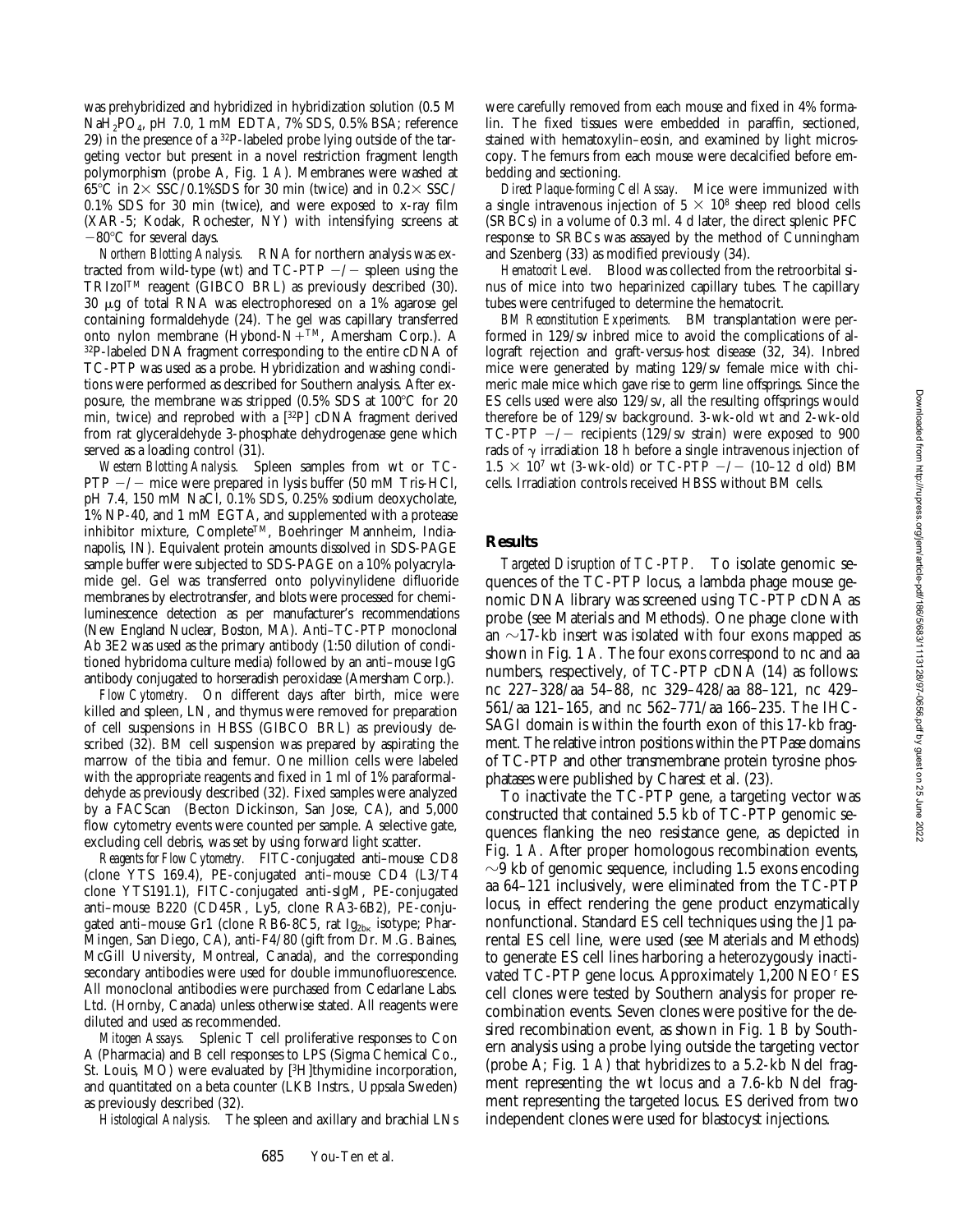

Figure 1. Generation of TC-PTP-deficient mutant mice by gene targeting. (*A*) Targeting construct of TC-PTP. Diagram of wt TC-PTP genomic locus encompassing four exons (nc 227–771, aa 54–235, in TC-PTP cDNA; reference 14). Probe A hybridizes to a 5.2-kb fragment generated by NdeI digestion. The targeting construct using a 5.5-kb genomic sequence with the neo resistance gene eliminates  $\sim$ 9 kb of genomic sequence including 1.5 exons. The resulting targeted locus after a correct homologous recombination event is shown. In the targeted allele, probe A hybridizes to a 7.6-kb fragment generated by NdeI digestion. *H3*, Hind-III. The thick line in the targeting construct diagram represents pBluescript<sup>TM</sup> IIKS(+) backbone sequences. (*B*) Southern blot analysis of representative ES cell clones after electroporation. For each clone, DNA was extracted from one well of a 96-well plate and digested NdeI  $(+/+, wt;$  $+/-$ , heterozygously targeted clone [*arrow*]). Hybridization was with probe A. Targeted allele and normal allele correspond to the 7.6-kb and 5.2-kb fragments, respectively. (*C*) Southern blot analysis of mouse tail DNA from progeny of heterozygous mouse matings. After DNA extraction, 50  $\mu$ g of tail DNA were digested with NdeI (+/+, wt; +/-, heterozygotes;  $-\prime$  -, homozygotes). Hybridization was with probe A. Targeted allele and normal allele correspond to the 7.6-kb and 5.2-kb fragments, respectively. (*D*) Northern blot analysis of total RNA extracted from spleen of wt  $(+/+)$  and homozygous  $(-/-)$  mice. Wt TC-PTP message was detected as a 1.5-kb transcript using TC-PTP cDNA as a probe. The same blot was stripped and reprobed with a glyceraldehyde 3-phosphate dehydrogenase probe to assess the level of loading. (*E*) Western blot analysis of total cellular protein extracted from spleen of wt  $(+/$  $+$ ) and homozygous ( $-/-$ ) mice using the anti TC-PTP monoclonal antibody 3E2. TC-PTP migrates at 45 kD. Other bands represent immunogloblin chain subunits that are recognized by the secondary goat anti– mouse horseradish peroxidase conjugated antibody. (*F*) Table of progeny survival in littermates from the crossing of heterozygous mice for the TC-PTP disruption.

*Lethality of TC-PTP Disrupted Gene.* Mating of TC-PTP  $+/-$  mice gave rise to offsprings that followed Mendelian frequencies suggesting that the  $TC-PTP$  +/- genotype was not lethal in utero (Fig. 1, *C* and *F*). Both ES targeted cell lines gave rise to identical phenotypes. Northern blot analysis of total RNA showed that TC-PTP message was present in  $+/+$ , but was completely absent in  $-/-$  mice (Fig. 1 *D*). Western blot analysis using the anti TC-PTP monoclonal antibody 3E2 demonstrated that in the homozygous animals, no full-length TC-PTP protein was detectable (Fig. 1 *E*). These results confirmed the proper targeting and generation of a null mutant for TC-PTP. All newborn mice appeared healthy and displayed no physical abnormalities. TC-PTP  $+/+$  and  $+/-$  littermates remained healthy throughout the duration of the experiments (i.e., 9 mo). Thus, there was no apparent dose-dependent effect caused by inactivation of a single TC-PTP allele. By 2 wk of age,  $TC-PTP$   $-/-$  animals showed a slight growth retardation, but were otherwise healthy. However, between 3–5 wk of age, all  $TC-PTP$   $-/-$  animals developed hunched posture, progressive closure of the eyelids, decreased mobility, and diarrhea, and no  $TC-PTP$   $-/$ mice survived beyond 5 wk of age (Fig. 1 *F*).

*Splenomegaly and Severe Anemia in*  $TC-PTP$  $-/-$  *Mice.* To further investigate the phenotype of TC-PTP  $-/$ mice, animals were killed at different days after birth. Gross anatomical observations indicated a striking splenomegaly and lymphadenopathy (data not shown) in mutant mice in the third week of life. The LNs of these mice showed loss of follicular demarcation due to hyperplasia of the follicles as a result of increased number of immunoblasts (data not shown). Hematocrit level of mutant mice decreased with increasing age, leading to severe anemia by day 21. Since the percentage of mature B cells was markedly increased in the LNs (Fig. 2 *D*), we tested the possibility that autoantibodies against erythrocytes were being produced and could therefore cause severe anemia. Using both flow cytometry and the Coomb's test (35), we failed to detect IgM autoantibodies in the circulation (data not shown). Histological analysis showed that, in the spleen of some  $TC-PTP$   $-/$ mice, the red pulp area was expanded (data not shown), consistent with increased sequestration of RBCs. These results suggest that the spleen of  $TC-PTP$   $-/-$  mice could not compensate for the defective BM erythropoiesis leading to severe anemia that could contribute to the morbidity and mortality.

*B* and  $T$  Cell Development and Function in  $TC-PTP$   $-/-$ *Mice.* The enlargement of the LNs and spleen in mutant mice reflected the marked increase in total cellularity that peaked on days 17–21 in these organs (Fig. 2, *A* and *B*). Flow cytometry demonstrated that the percentage of pre-B  $(B220^+ \text{slgM}^{-})$  and mature B  $(B220^+ \text{slgM}^{+})$  cell populations in the LNs of TC-PTP  $-\prime$  mice were increased severalfold on days 13, 17, and 21 (Fig. 2 *D*). As a consequence of elevated cellularity (Fig. 2 *A*), the absolute number of pre-B and mature B cells in the LNs of mutant mice was markedly increased (3–10-fold) on all days studied,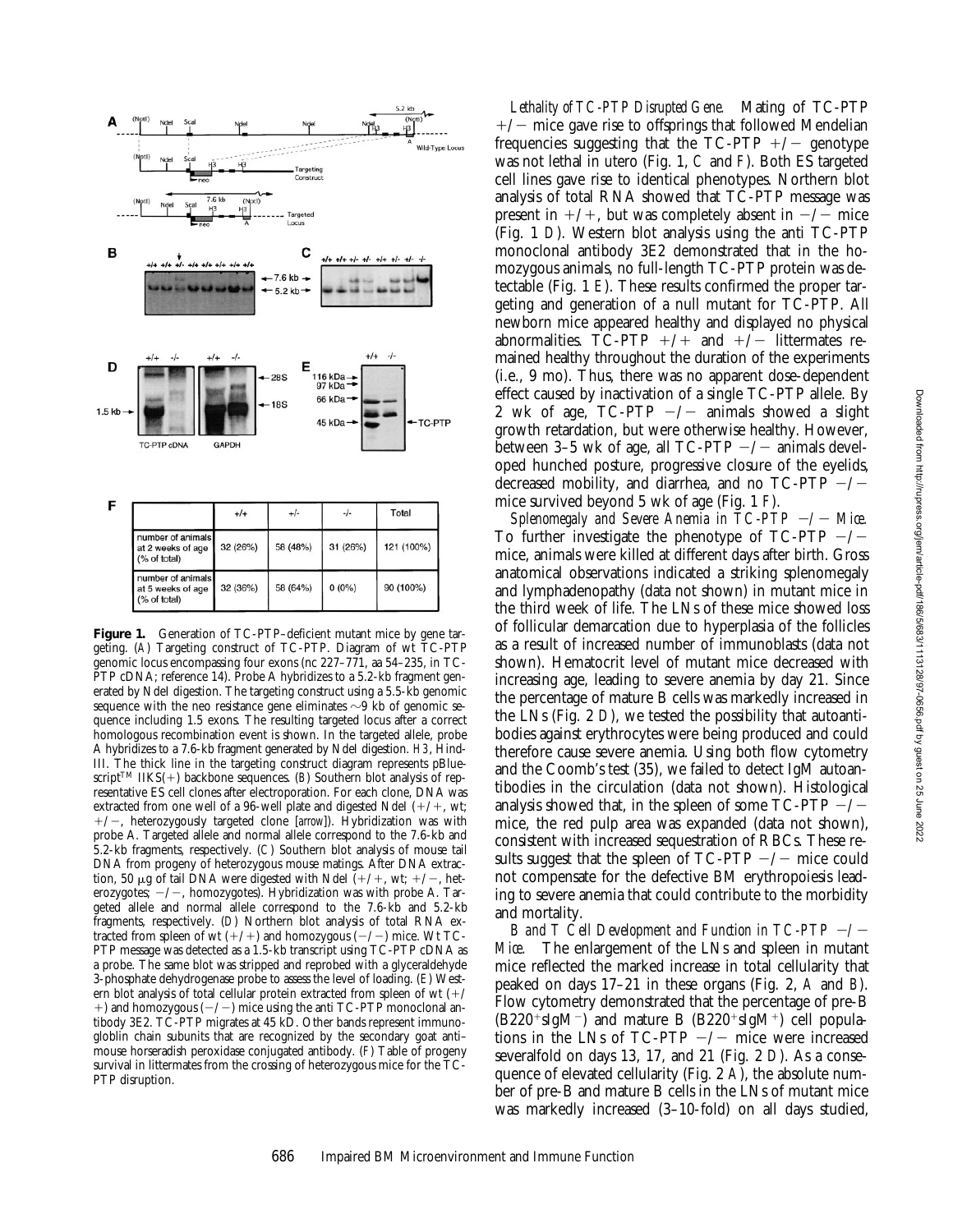

**Bone Marrow** 

FACS profile represent the percentage of the population from the (*D* ) LNs, (*E*) spleen, and (*F*) BM.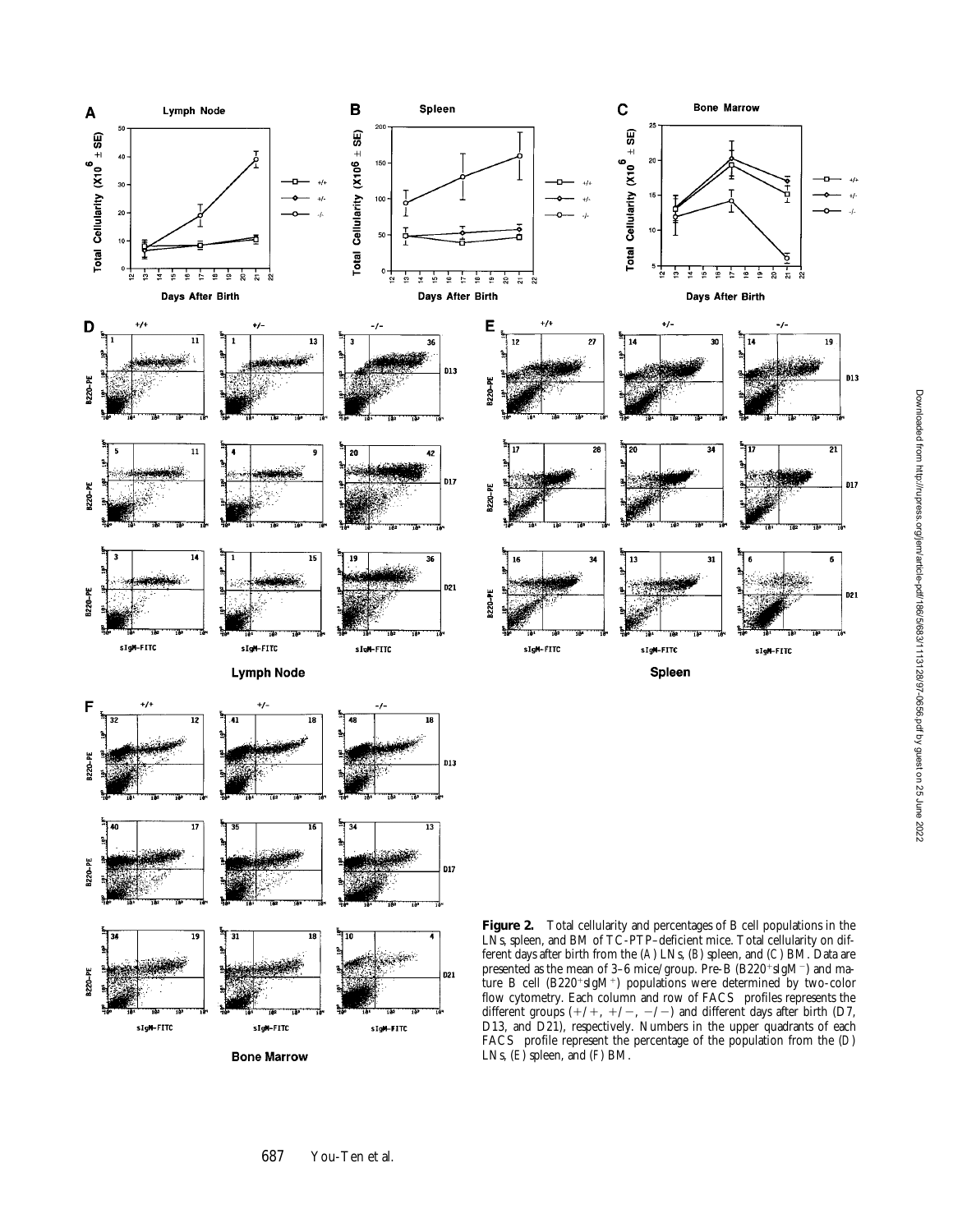| Groups | Lymphoid organ | Absolute No. of T cell populations ( $\times$ 10 <sup>6</sup> $\pm$ SE) |                |               |                                 |  |  |
|--------|----------------|-------------------------------------------------------------------------|----------------|---------------|---------------------------------|--|--|
|        |                | $CD4+8+$                                                                | $CD4+$         | $CD8+$        | $CD4^+/CD8^+$ ratio ( $\pm$ SE) |  |  |
| $+/+$  | <b>Thymus</b>  | $102.7 \pm 16.9$                                                        | $17.5 \pm 4.0$ | $6.1 \pm 1.2$ | $2.8 \pm 0.2$                   |  |  |
| $+/-$  | <b>Thymus</b>  | $155.9 \pm 16.5$                                                        | $22.7 \pm 1.6$ | $7.9 \pm 0.5$ | $2.9 \pm 0.3$                   |  |  |
| $-/-$  | <b>Thymus</b>  | $30.2 \pm 9.3$                                                          | $14.5 \pm 1.6$ | $4.4 \pm 0.2$ | $3.5 \pm 0.2$                   |  |  |
| $+/+$  | Spleen         | <b>NA</b>                                                               | $4.8 \pm 2.7$  | $2.1 \pm 1.0$ | $2.0 \pm 0.2$                   |  |  |
| $+/-$  | Spleen         | NA                                                                      | $7.8 \pm 1.5$  | $3.4 \pm 0.8$ | $2.4 \pm 0.1$                   |  |  |
| $-\/-$ | Spleen         | NA                                                                      | $6.6 \pm 1.6$  | $3.1 \pm 1.1$ | $2.6 \pm 0.3$                   |  |  |
| $+/+$  | LN             | NA                                                                      | $6.8 \pm 1.6$  | $2.4 \pm 0.5$ | $2.8 \pm 0.1$                   |  |  |
| $+/-$  | LN             | NA                                                                      | $9.6 \pm 0.8$  | $3.4 \pm 0.4$ | $2.9 \pm 0.2$                   |  |  |
| $-\/-$ | LN             | NА                                                                      | $4.3 \pm 1.0$  | $1.3 \pm 0.3$ | $3.2 \pm 0.3$                   |  |  |

**Table 1.** Absolute Number of T Cell Subsets in the Different Lymphoid Organs of TC-PTP  $-\prime$  Mice

Mice were killed 21 d after birth. Absolute number was calculated as total cellularity  $\times$  percent cell population. The percent cell population was determined by flow cytometry using antibodies against CD4 and CD8 molecules. Data are pesented as the mean of 3–5 mice/group. *NA*, not available.

when compared to TC-PTP  $+/+$  and  $+/-$  littermates. The splenic B cell populations in  $-\prime$  mice was slightly but consistently lower than  $+/+$  and  $+/-$  mice on days 13 and 17, but by day 21 the percentage of splenic B cells was dramatically reduced (Fig. 2 *E*). No significant differences in the absolute number of LNs and splenic B cell populations were observed between heterozygous and wt animals (Fig. 2, *A*, *B*, *D*, and *E*). In addition, the macrophage  $(F4/80+)$  population was increased several fold in the spleen, but was unchanged in the LNs (results not shown), whereas the granulocyte (i.e.,  $Gr1+$ ) population remained unaltered in both peripheral lymphoid organs (data not shown).

In contrast to the spleen and LNs, BM cellularity and the percentage of pre-B and mature B cell populations in the BM of mutant mice declined with age (Fig. 2, *C* and *F*). By day 21, there was at least a ninefold reduction in the absolute number of pre-B (0.4  $\times$  10<sup>6</sup>) and mature B (0.7  $\times$  10<sup>6</sup>) cells in the BM of TC-PTP  $-\prime$  mice when compared to TC-PTP  $+/+$  and  $+/-$  littermates. No significant differences were observed in the absolute number of B cell populations in the BM of TC-PTP  $+/+$  and  $+/-$  littermates. Macrophage and granulocyte populations in the BM of  $TC-PTP$   $-/-$  animals was not grossly altered (data not shown).

The thymus of  $TC-PTP$   $-/-$  animals was involuted by day 21 owing to the marked decrease number of immature double positive  $(CD4+8^+)$  thymocytes (Table 1). However, in both thymus and peripheral lymphoid organs, there was only a slight reduction of mature  $CD4^+$  and  $CD8<sup>+</sup>$  thymocytes and the  $CD4<sup>+</sup>/CD8<sup>+</sup>$  T cell ratio of TC-PTP  $-/-$  animals was similar to TC-PTP  $+/+$  and  $+/-$  littermates (Table 1). These results suggest that lack of TC-PTP does not appear to affect the development of mature  $CD4^+$  and  $CD8^+$  T cells.

Since we observed thymic atrophy and detected a defec-

tive B cell population in the marrow, we investigated T and B cell function 21 d after birth. Splenic cells obtained from TC-PTP  $-/-$  mice responded poorly to both T and B cell mitogens, Con A, and LPS, respectively (Fig. 3 *A*). In addition, in vivo splenic antibody response to SRBCs was suppressed in the TC-PTP  $-/-$  animals (Fig. 3 *B*). Thus, the disruption of the TC-PTP gene led to impaired T and B cell functions, suggesting that TC-PTP is important for the development of immunocompetence of T and B lymphocytes.

*Defective Microenvironment of the BM of TC-PTP–deficient Mice.* Impairment of erythropoiesis and severe decline of pre-B and mature B cell populations in the BM of TC-PTP  $-\prime$  mice implied that TC-PTP may play an important



**Figure 3.** Immune function of TC-PTP–deficient mice. (*A*) Proliferative responses of splenic cells to B- and T cell–specific mitogens, LPS, and Con A, respectively. Mice were killed 21 d after birth. Data are presented as the mean  $\pm$  SE of 3–6 mice/group. (*B*) Response of splenic PFCs against SRBCs. Mice of 21 d of age were injected intravenously with SRBCs and killed 4 d after immunization. Data are presented as the mean PFC  $\pm$  SE/10<sup>6</sup> spleen cells.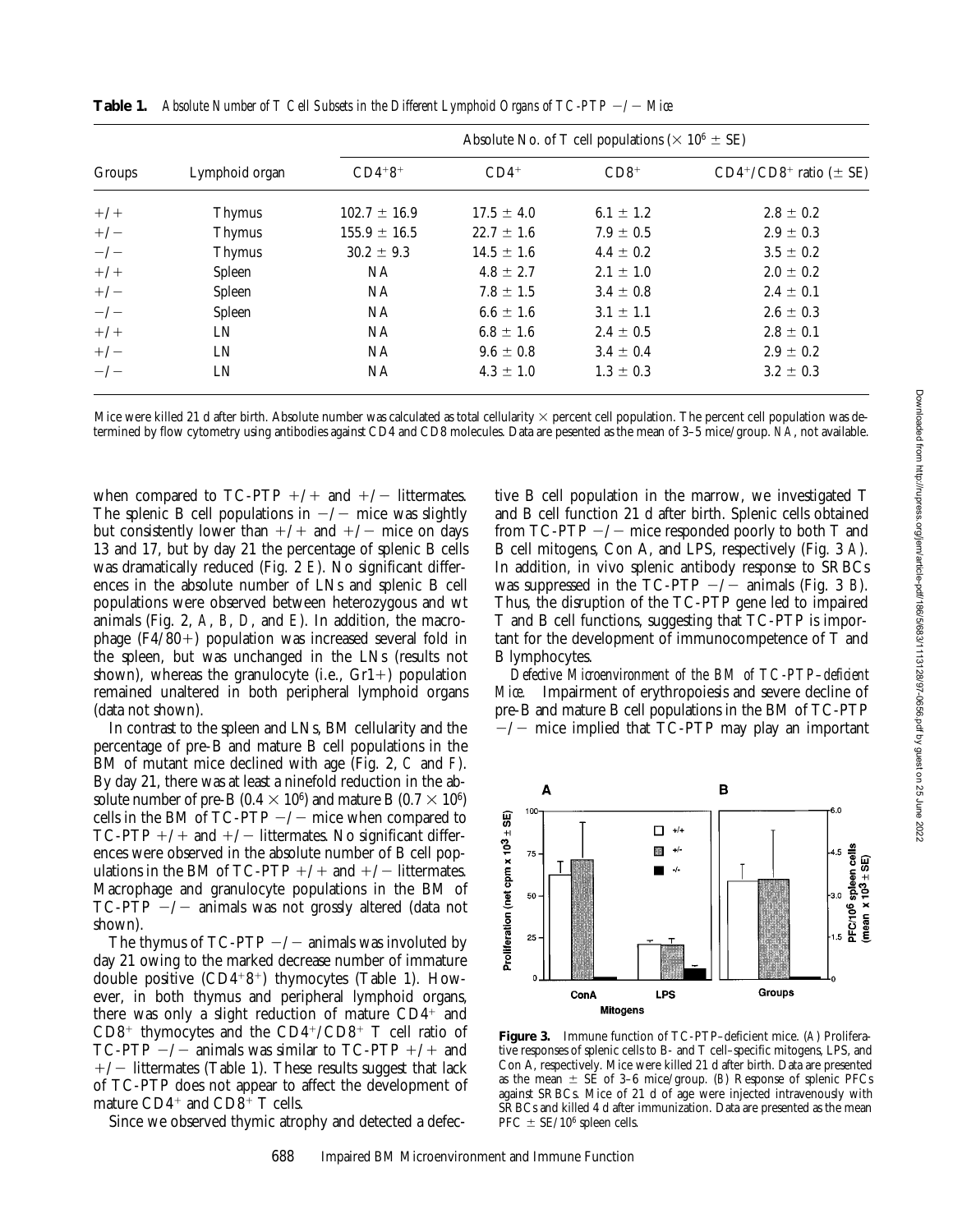**Table 2.** *Effect of Bone Marrow Reconstitution After Irradiation*

|          | No. | Recipients of mice Irradiation BM |             | Donor $\pi$ No. of mice/<br>total mice | Survival |
|----------|-----|-----------------------------------|-------------|----------------------------------------|----------|
|          |     | rads                              |             |                                        | %        |
| $-\big/$ | 6   | 900                               | $+/-$       | 0/6                                    | $\theta$ |
| $-\big/$ | 3   | 900                               | Media       | 0/3                                    | 0        |
| $-\big/$ | 7   | None                              | $+/-$       | 0/7                                    | 0        |
| $-/-$    | 2   | None                              | Media       | 0/2                                    | 0        |
| $+/-$    | 12  | 900                               | $-\sqrt{-}$ | 10/12                                  | 83.3     |
| $+/-$    | 13  | 900                               | $+/-$       | 13/13                                  | 100      |
| $+/-$    | 13  | 900                               | Media       | 0/13                                   | 0        |

Recipients were irradiated with 900 rads of  $\gamma$  irradiation 18 h before an intravenous injection of media or  $1.5 \times 10^6$  donor BM. Recipients that were not irradiated were injected intravenously with 2.5  $\times$  10<sup>7</sup> donor BM, as well as with an intraperitoneal injection of 2.0  $\times$  10<sup>7</sup> donor splenic cells.

role in hematopoiesis. To address this possibility, we attempted to restore normal hematopoiesis by transplanting  $+/+$  BM into TC-PTP  $-/-$  recipients. To avoid graft rejection and graft-versus-host disease, 129/sv inbred TC- $PTP +/+$  and  $-/-$  mice were used (see Materials and Methods). Our data showed that BM from wt donors failed to rescue irradiated TC-PTP  $-/-$  recipients leading to 0% survival (0/6; Table 2). The death of the irradiated BMtransplanted  $TC-PTP$   $-/-$  recipients could not be due to the viability of the wt BM graft since all irradiated wt recipients transplanted with wt BM survived (Table 2). The possibility that irradiation was involved in the death of the  $TC-PTP$   $-/-$  recipients prompted us to reconstitute nonirradiated TC-PTP  $-/-$  recipients with wt BM. The transplantation of wt BM into nonirradiated TC-PTP  $-/-$ 

recipients also failed to rescue the recipients (Table 2). Taken together, the transplantation experiments suggested that the microenvironment of the BM of TC-PTP  $-/$ mice was deficient and was unable to support hematopoiesis of the wt BM graft. To test this hypothesis, we transplanted BM from 10-12-d-old TC-PTP  $-/-$  donors into irradiated wt recipients. We reasoned that this experiment would test whether  $TC-PTP$   $-/-$  mice produced stem cells capable of differentiating into the different hematopoietic lineages and hence would rescue irradiated wt recipients. Our results showed that  $TC-PTP$   $-/-$  BM did indeed successfully rescue irradiated wt recipients (Table 2) implying that stem cell production and differentiation was normal.

To further examine the ability of  $TC-PTP$   $-/-$  BM to reconstitute irradiated wt recipients, the BM transplanted mice were killed 2 mo after reconstitution. B and T cell populations expressed the neo gene, confirming that the lymphoid cells population were derived from the injected  $\overline{PTP}$   $-/-$  BM (data not shown). Gross observation revealed that the spleen and LNs of these recipients were not enlarged and were similar in size to the control group. Flow cytometry showed that, unlike the nonreconstituted, nonirradiated TC-PTP  $-\prime$  mice (Table 1), the thymus of wt recipients reconstituted with  $TC-PTP$   $-/-$  BM did not undergo atrophy (Table 3), and B cell production in the BM of the rescued recipients was similar to that of control irradiated wt recipients reconstituted with wt BM (Table 3). Moreover, the hematocrit and the number of pre-B and mature B cells in the spleen and LNs of the recipients reconstituted with  $TC-PTP$   $-/-$  BM were also similar to the control groups (Fig. 4 *B* and Table 3). Although T and B cells developed normally in recipients rescued with TC-PTP  $-\prime$  BM, T and B cell proliferative response to mitogens remained defective suggesting that TC-PTP is important for the development of functional competence of T and B cells (Fig. 4 *A*). Together, the above studies indicate

**Table 3.** Lymphocyte Populations in Irradiated wt Mice Reconstituted with  $TC-PTP$  +/+ or  $-/-$  BM

| Donor<br>BM |               | Cellularity<br>$(\times 10^6 \pm \text{SE})$ | Absolute No. of different cell populations ( $\times 10^6 \pm$ SE) |                |                |                 |                 |  |
|-------------|---------------|----------------------------------------------|--------------------------------------------------------------------|----------------|----------------|-----------------|-----------------|--|
|             | Organ         |                                              | $CD4+8+$                                                           | $CD4+$         | $CD8+$         | $B220+ sIgM^-$  | $B220+sigM+$    |  |
| $+/+$       | <b>Thymus</b> | $40.5 \pm 11.3$                              | $29.6 \pm 8.2$                                                     | $6.7 \pm 2.2$  | $1.8 \pm 0.6$  | NА              | NA.             |  |
| $-\prime -$ | Thymus        | $60.3 \pm 14.8$                              | $31.9 \pm 4.2$                                                     | $11.7 \pm 3.2$ | $4.1 \pm 1.1$  | NA.             | NA.             |  |
| $+/+$       | BM            | $9.6 \pm 1.6$                                | <b>NA</b>                                                          | <b>NA</b>      | <b>NA</b>      | $0.44 \pm 0.07$ | $0.27 \pm 0.05$ |  |
| $-\/-$      | BM            | $5.7 \pm 0.7$                                | <b>NA</b>                                                          | <b>NA</b>      | NA             | $0.37 \pm 0.04$ | $0.14 \pm 0.02$ |  |
| $+/+$       | Spleen        | $83.8 \pm 9.9$                               | <b>NA</b>                                                          | $24.2 \pm 4.3$ | 6.0 $\pm$ 1.5  | $21.9 \pm 2.4$  | $13.4 \pm 1.3$  |  |
| $-\/-$      | Spleen        | $83.3 \pm 12.0$                              | NA                                                                 | $14.7 \pm 1.7$ | $3.4 \pm 0.9$  | $27.4 \pm 5.4$  | $12.6 \pm 2.4$  |  |
| $+/+$       | LN            | $8.4 \pm 1.8$                                | NA                                                                 | $2.7 \pm 0.6$  | $0.59 \pm 0.1$ | $0.58 \pm 0.18$ | $0.39 \pm 0.12$ |  |
| $-\big/$    | LN            | $11.9 \pm 3.1$                               | NA                                                                 | $2.3 \pm 0.1$  | $0.6 \pm 0.1$  | $1.5 \pm 0.1$   | $0.5 \pm 0$     |  |

All wt recipients were irradiated with 900 rads of  $\gamma$  irradiation 18 h before an intravenous injection of 1.5  $\times$  10<sup>6</sup> BM cells. Recipients were killed 2 mo after the BM transplantation. Data are presented as the mean of 3–4 mice/group. *NA*, not available.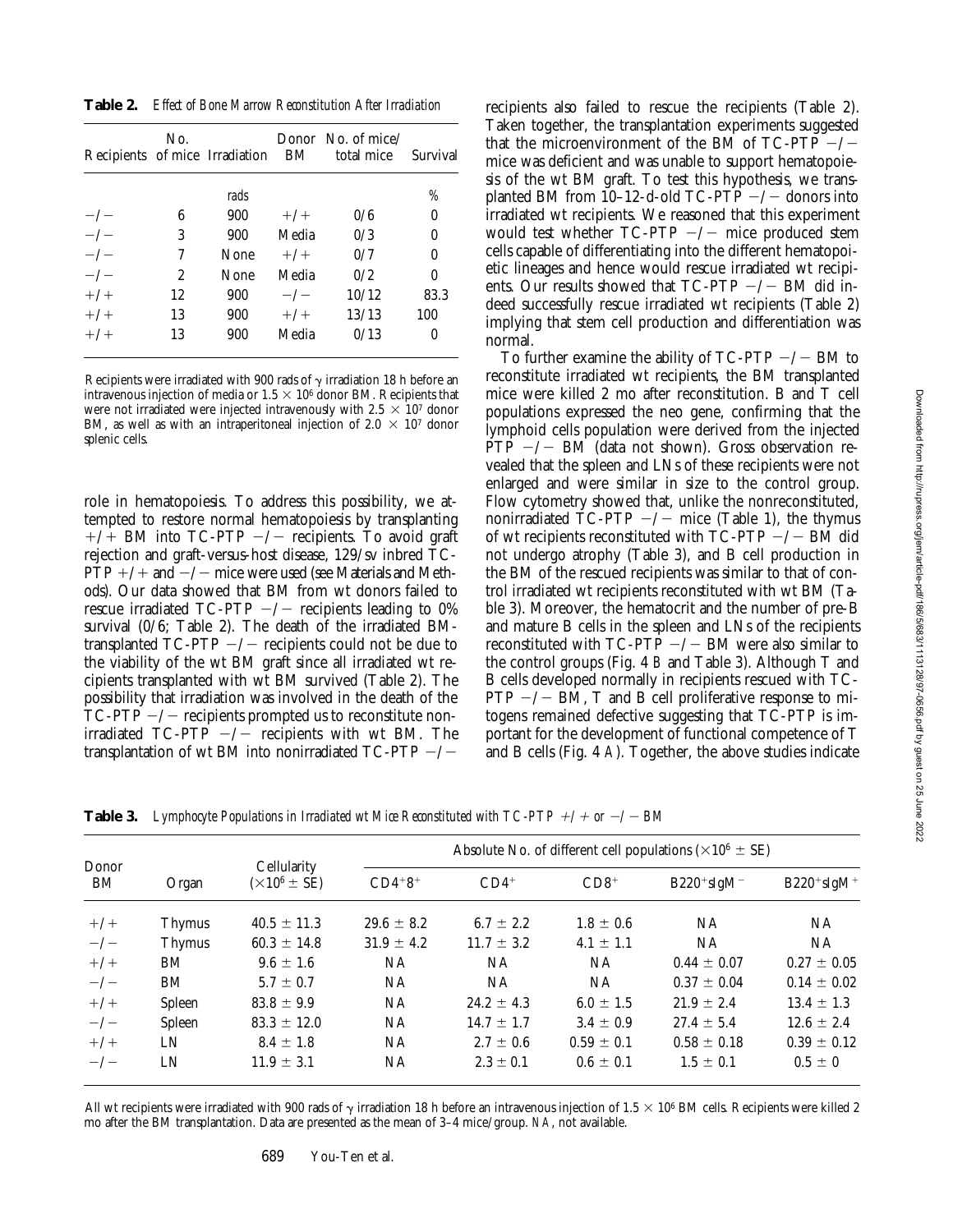

Figure 4. Immune function and hematocrit of irradiated wt recipients rescued with wt or TC-PTP–deficient BM. (*A*) Immune function of irradiated wt recipients reconstituted with TC-PTP wt or  $-\prime$  BM. Immune function was assessed by the ability of splenic cells to proliferate in response to Con A and LPS. Data represents the mean  $\pm$  SE of 3–6 mice/ group. (*B*) Hematocrit level of irradiated wt recipients rescued with TC- $\overline{PTP}$  –/– BM. Data are presented as the mean  $\pm$  SE of 3 mice/group.

that BM of  $TC-PTP$   $-/-$  mice contains stem cells capable of differentiating and maturing in a normal BM microenvironment. In support of this hypothesis, histological analysis of the BM microenvironment demonstrated that the number of stromal cells in the BM of TC-PTP  $-\prime$  mice was reduced when compared to wt and heterozygous animals (Fig. 5). Thus, the TC-PTP  $-/-$  mutation could lead to a quantitative and/or qualitative alteration in BM microenvironmental function in these mice.

## **Discussion**

In this report we demonstrated that TC-PTP exerts an important selective function on hematopoiesis. First, BM of  $TC-PTP$   $-/-$  mice failed to support the development of B cells and erythrocytes; however, granulocyte and macrophage production was not affected. Second, even though T cells acquired a mature phenotype in both the thymus and the peripheral lymphoid organs, they remained functionally deficient. In the absence of B cell production in the BM, the spleen seemed to compensate, resulting in significant B cell production for about one week. However, as with T cells, they were nonfunctional. Stem cells from  $TC-PTP$   $-/-$  animals were able to reconstitute erythropoiesis and B cell lymphopoiesis in a normal BM microenvironment, but T and B cell functions remained impaired in the reconstituted animals. It appears that TC-PTP is important for the functions of T and B cells and is critical for maintaining the integrity of the BM microenvironment that is crucial for hematopoiesis.

Although B cell development in the BM was deficient in TC-PTP  $-/-$  mice (Fig. 2 *F*), T cells appeared to develop nearly normally (Table 1). The thymus of mutant mice underwent thymic involution as a result of a selective marked decrease in the number of  $CD4+8^+$  thymocytes; however,



Figure 5. Bone marrow histology. Histology of the BM microenvironment of nonirradiated TC-PTP–deficient mice. Analysis of the BM was performed on 21-d-old mice. (*A*) Stromal cells (*arrows*) are attached to, or clustered between bone trabeculae in  $+/-$  control mice. (*B*) By contrast, a marked paucity of stromal cells is observed in the BM of  $-\prime$  mice in those areas normally rich in stromal cells. The hematopoietic cell population is comparable in both groups of mice. Periodic–acid Schiff stain; original magnification: 150.

single positive CD4<sup>+</sup> and CD8<sup>+</sup> T cells, and CD4<sup>+</sup>/CD8<sup>+</sup> ratio in the thymus, spleen, and LNs were similar to  $+/+$ and  $+/-$  littermates (Table 1). These results suggest that phenotypic development of T cells is not markedly affected in the  $TC-PTP$   $-/-$  mice. Despite a defect in B cell lymphopoiesis in the BM (Fig. 2, *C* and *F*), there was a marked increase in the number of pre-B and mature B cells in the LNs, and to a lesser degree in the spleen of TC-PTP  $-/$ animals (Fig. 2, *A*, *B*, *D*, and *E*). The splenic changes are consistent with an expansion of the B cell compartment, as shown by the hyperplastic changes of the lymphoid follicles. The pattern of follicular expansion and the cytological features of the cells indicated that the proliferative changes represent lymphoid hyperplasia rather than lymphoma (data not shown). This implies that early B cell progenitors with limited renewal capacity migrate to the spleen, and in the absence of B cell production in the BM, these cells are able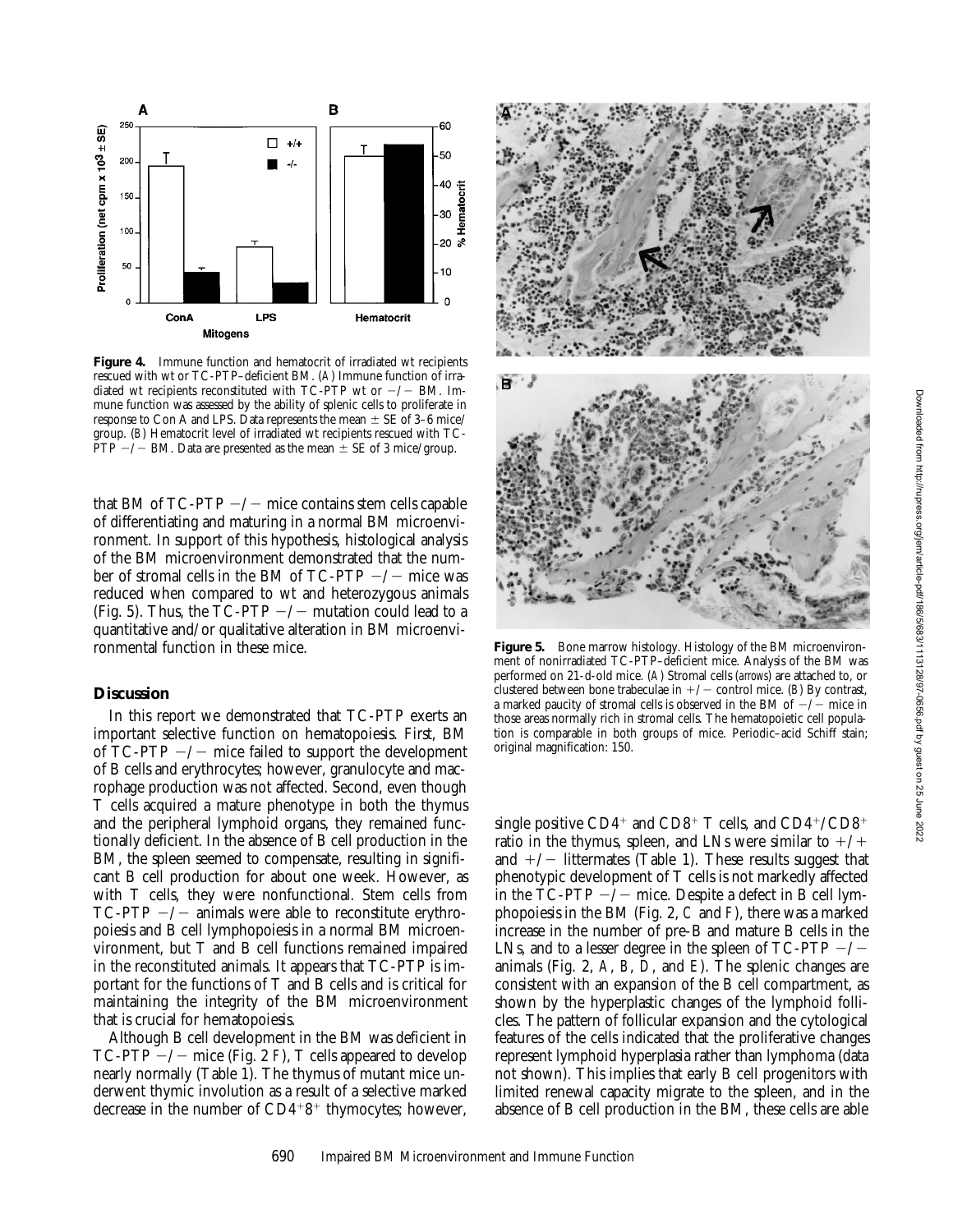to renew the B cell population for a limited period of time but eventually die off as their renewal capacity is exhausted.

The disruption of the TC-PTP gene led to severe compromised in vitro T and B cell mitogenic responses and antibody production against SRBCs (Fig. 3). We also demonstrated that although hematopoiesis was restored in irradiated wt recipients injected with  $TC-PTP$   $-/-$  BM, T and B cell mitogenic responses remained suppressed (Fig. 4 *A*). These results provide the first evidence that TC-PTP is important for the development of functional competence of T and B cells. The effector functions of T and B lymphocytes are mediated by critical intracellular tyrosine phosphorylation and dephosphorylation events. Engagement of the T and B cell receptor rapidly activates PTKs of the src and non-src families (36–38). In addition, both the phosphorylation of PTKs and their targeted proteins are regulated by PTPs. In T and B cells, the dephosphorylation activity of CD45, a receptor-like transmembrane glycoprotein, is crucial for T and B cell activation (10, 39, 40). There is now increasing evidence implicating a critical role of nonreceptor-like cytoplasmic PTPs in the signaling pathway of lymphocytes after receptor engagement (41– 43). Tailor et al. showed that SHP-2 participates actively in the activation of T cells (44), and Igarashi et al. demonstrated that a nonreceptor-like PTP is rapidly activated when B cell receptors are triggered (45). In light of these studies, it is possible that, since most TC-PTP is localized in the nucleus, it may provide further downstream modulation for lymphocyte activation. It is important to investigate the role of TC-PTP in lymphocyte activation and signaling, and these mice will provide us with the opportunity to carry out these studies.

The early normal erythropoiesis and lymphopoiesis followed by an almost total loss of these functions by 3–4 wk of age could be accounted for by the dramatic switch in hematopoiesis that occurs in different organs during mouse ontogeny. Primitive hematopoiesis occurs first in the yolk sac during embryonic development. By day 11 of fetal life, hematopoiesis is initiated in the fetal liver, presumably by the migration of hematopoietic stem cells from the yolk sac to the fetal liver which remains the main site of hematopoiesis during mid to late gestation. After day 15 of gestation, the fetal spleen also becomes an important hematopoietic organ and may remain functional for up to 2 wk of postnatal life. The BM initiates hematopoietic function during late fetal life and rapidly becomes the major site of hematopoiesis throughout life (46). It would appear that in the TC-PTP  $-/-$  animals, hematopoiesis may occur in a near normal fashion during fetal and early postnatal life (i.e., yolk sac, fetal liver, and spleen), but there is a failure in the BM to initiate hematopoietic function once it ceases in the fetal liver and the spleen. As a result there is an initial burst of hematopoiesis which is able to sustain the TC-PTP  $-\prime$  animals for 2–3 wk. However, hematopoiesis declines in the fetal liver and spleen and it is not initiated in the BM, resulting in severe anemia and an arrest of B cell production in the marrow.

The precise reason for BM erythropoietic and B cell lymphopoietic failure is unknown. The inability of wt BM to rescue irradiated and nonirradiated TC-PTP  $-/-$  recipients strongly suggests that the BM microenvironment of the mutant mice is defective (Table 2). In support of this possibility, we demonstrated that the BM of  $TC-PTP$   $-/$ mice was able to rescue and restore hematopoiesis in irradiated wt recipients (Table 2). These results indicate that the mutant BM contains stem cells that can differentiate in a normal microenvironment. Although we have not yet identified the exact defect(s) in the BM microenvironment of  $TC-PTP$   $-/-$  mice, several possibilities may exist. Histological analysis of the BM showed that the number of BM stromal cells of  $TC-PTP$   $-/-$  animals were considerably reduced when compared to wt controls (Fig. 5). It has been well documented that the interaction of hematopoietic precursor cells with BM stromal cells is crucial for proper development and functions of the different hematopoietic cell lineages (47). Hence, the deficient number of BM stromal cells in mutant mice could likely affect the integrity of the BM microenvironment which consequently could lead to impaired B cell lymphopoiesis and erythropoiesis.

A second possibility is that the reduced number of remaining stromal cells fail to function properly. The adhesive interactions, via adhesion molecules, between progenitor cells and BM stromal cells and the extracellular matrix are also critical for hematopoiesis (47–50). Recently, a report has implicated the critical role of  $\alpha$ 4 integrins in maintaining B cell lymphopoiesis in the BM since the disruption of the  $\alpha$ 4 gene by homologous recombination resulted in severe impairment of B cell lymphopoiesis (51). However,  $\alpha$ 4 integrins did not appear to be important during fetal and early postnatal hematopoiesis, but were critical for adult hematopoiesis, a phenomenon similar to the one that we observed in the  $TC-PTP$   $-/-$  mice.

A third explanation for the defective hematopoiesis in TC-PTP  $-\prime$  mice may be that cytokines produced by the BM microenvironment are inadequate. In vivo studies have shown that B cell lymphopoiesis markedly depends on the secretion of IL-7 by BM stromal cells (52). Similarly, IL-11 and -3, secreted by BM stromal cells, have been demonstrated to be potent stimulators of erythropoiesis (53). Thus, TC-PTP may be involved in the production of IL-3, -7, -11, and/or other hematopoietic cytokines. Alternatively, TC-PTP may be directly implicated in signaling pathways of the stromal cells. Jarvis and LeBien reported that direct contact of B cell precursors with BM stromal cells induced tyrosine phosphorylation of various proteins in the stromal cells (54). The induction of tyrosine kinases in the stromal cells may ultimately regulate expression of specific genes, such as cytokines and adhesion molecules, that are important for hematopoiesis. The exact defect(s) in BM microenvironment and lymphoid function in TC-PTP  $-/-$  mice has not been identified, however these animals provide us with an excellent model to answer these important questions.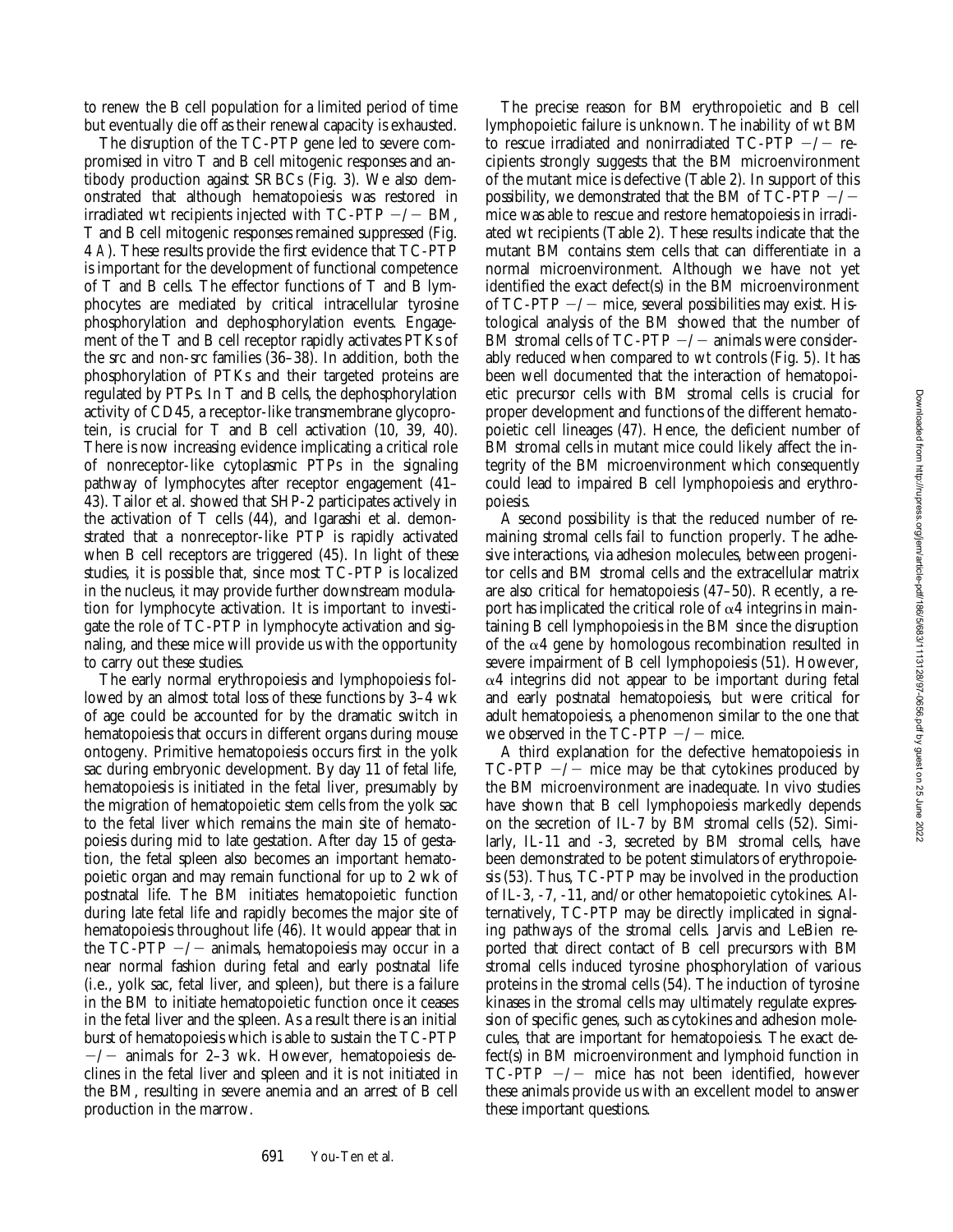We thank Ailsa Lee Loy and Rosmarie Siegrist-Johnstone for their excellent technical assistance. We also thank Dr. M.G. Baines for the generous gift of anti-F4/80 antibody, Anne Marcil and Dr. Dave Thomas for their help in the generation of the anti-TC-PTP 3E2 monoclonal antibody. We are thankful to Dr. Trevor Owens and Dr. Lee Wall for critical reading of the manuscript and for helpful suggestions.

E.S. Muise received studentships from the Canderel Foundation and the Fonds pour la formation de Chercheurs et l'Aide à la Recherche, and M.L. Tremblay is a Chercheur-Boursier from the Fonds de la Recherche en Santé du Québec. This work was supported by a Terry Fox research grant to M.L. Tremblay from the National Cancer Institute of Canada and by operating grants from the Cancer Research Society and from the Medical Research Council of Canada grant No. MT12466 to M.L. Tremblay, MT10315 to S. Jothy, and MT3526 to W.S. Lapp.

Address correspondence to Michel L. Tremblay, Department of Biochemistry, McGill University, 3655 Drummond St., Rm 904, McIntyre Medical Sciences Building, Montreal, Quebec, Canada H3G 1Y6. Phone: 514-398-7290; FAX: 514-398-7384; E-mail: tremblay@medcor.mcgill.ca

*Received for publication 17 April 1997 and in revised form 20 June 1997.*

## **References**

- 1. Funk, P.E., P.W. Kincade, and P.L. Witte. 1994. Native associations of early hematopoietic stem cells and stromal cells isolated in bone marrow cell aggregates. *Blood.* 83:361–369.
- 2. Anderson, S.J., and R.M. Perlmutter. 1995. A signalling pathway governing early thymocyte maturation. *Immunol. Today.* 16:99–105.
- 3. Satterthwaite, A., and O. Witte. 1996. Genetic analysis of tyrosine kinase funtion in B cell development. *Annu. Rev. Immunol.* 14:131–154.
- 4. Hardin, J.D., S. Boast, P.L. Schwartzberg, G. Lee, F.W. Alt, A.M. Stall, and S.P. Goff. 1996. Abnormal peripheral lymphocyte function in c-abl mutant mice. *Cell. Immunol.* 172: 100–172.
- 5. Schwartzberg, P.L., A.M. Stall, J.D. Hardin, K.S. Bowdish, T. Humaran, S. Boast, M.L. Harbison, E.J. Robertson, and S.P. Goff. 1991. Mice homozygous for the ablm1 mutation show poor viability and depletion of selected B and T cell populations. *Cell.* 65:1165–1175.
- 6. Tybulewicz, V.L.J., C.E. Crawford, P.K. Jackson, R.T. Bronson, and R.C. Mulligan. 1991. Neonatal lethality and lymphopenia in mice with a homozygous disruption of the c-abl proto-oncogene. *Cell.* 65:1153–1163.
- 7. Trowbridge, I.S., and M.L. Thomas. 1994. CD45: an emerging role as a protein tyrosine phosphatase required for lymphocyte activation and development. *Annu. Rev. Immunol.* 12:85–116.
- 8. Yakura, H. 1994. The role of protein tyrosine phosphatases in lymphocyte activation and differentiation. *Crit. Rev. Immunol.* 14:311–336.
- 9. Byth, K.F., L.A. Conroy, S. Howlett, A.J. Smith, J. May, D.R. Alexander, ans N. Holmes. 1996. CD45-null transgenic mice reveal a positive regulatory role for CD45 in early thymocyte development, in the selection of  $CD4+CD8+$  thymocytes, and B cell maturation. *J. Exp. Med.* 183:1707–1718.
- 10. Hurley, T.R., R. Hyman, and B.M. Sefton. 1993. Differential effects of expression of the CD45 tyrosine protein phosphatase on the tyrosine phosphorylation of the *lck*, *fyn* and c-*src* tyrosine protein kinases. *Mol. Cell. Biol.* 13:1651–1656.
- 11. Tsui, H.W., K.A. Siminovitch, L. de Souza, and F.W. Tsui. 1993. Motheaten and viable motheaten mice have mutations in the haematopoietic cell phosphatase gene. *Nat. Genet.* 4: 124–129.
- 12. Shultz, L.D., P.A. Schweitzer, T.V. Rajan, T. Yi, J.N. Ihle, R.J. Matthews, M.L. Thomas, and D.R. Beier. 1993. Mutations at the murine motheaten locus are within the hematopoietic cell protein-tyrosine phosphatase (Hcph) gene. *Cell.* 73:1445–1454.
- 13. Cool, D.E., N.K. Tonks, H. Charbonneau, K.A. Walsh, E.H. Fischer, and E.G. Krebs,. 1989. cDNA isolation from a human T-cell library encodes a member of the protein-tyrosinephosphatase family. *Proc. Natl. Acad. Sci. USA.* 86:5257–5261.
- 14. Mosinger, B., U. Tillmann, H. Westphal, and M.L. Tremblay. 1992. Cloning and characterization of a mouse cDNA encoding a cytoplasmic protein-tyrosine-phosphatase. *Proc. Natl. Acad. Sci. USA.* 89:499–503.
- 15. Champion-Arnaud, P., M.-C. Gesnel, N. Foulkes, C. Ronsin, P. Sassone-Corsi, and R. Breathnach. 1991. Activation of transcription via AP-1 or CREB regulatory sites is blocked by protein tyrosine phosphatases. *Oncogene.* 6:1203–1209.
- 16. Kamatkar, S., V. Radha, S. Nambirajan, R.-S. Reddy, and G. Swarup. 1996. Two splice variants of a tyrosine phosphatase differ in substrate specificity, DNA binding, and subcellular location. *J. Biol. Chem.* 271:26755–26761.
- 17. Lorenzen, J.A., C.Y. Dadabay, and E.H. Fischer. 1995. COOH-terminal sequence motifs target the T cell protein tyrosine phosphatase to the ER and nucleus. *J. Cell Biol.* 131: 631–643.
- 18. Tillman, U., J. Wagner, D. Boerboom, H. Westphal, and M.L. Tremblay. 1994. Nuclear localization and cell cycle regulation of a murine protein tyrosine phosphatase. *Mol. Cell. Biol.* 14:3030–3040.
- 19. Faure, R., and B.I. Posner. 1993. Differential intracellular compartmentalization of phosphotyrosine phosphatases in a glial cell line: TC-PTP versus PTP-1B. *GLIA.* 9:311–314.
- 20. Cool, D.E., N.K. Tonks, H. Charbonneau, E.H. Fischer, and E.G. Krebs. 1990. Expression of a human T-cell protein tyrosine-phosphatase in baby hamster kidney cells. *Proc. Natl. Acad. Sci. USA.* 87:7280–7284.
- 21. Zander, N.F., J.A. Lorenzen, D.E. Cool, N.K. Tonks, G. Daum, E.G. Krebs, and E.H. Fischer. 1991. Purification and characterization of a human recombinant T-cell proteintyrosine-phosphatase from a baculovirus expression system. *Biochemistry.* 30:6964–6970.
- 22. Gould, K.L., S. Moreno, N.K. Tonks, and P. Nurse. 1990.